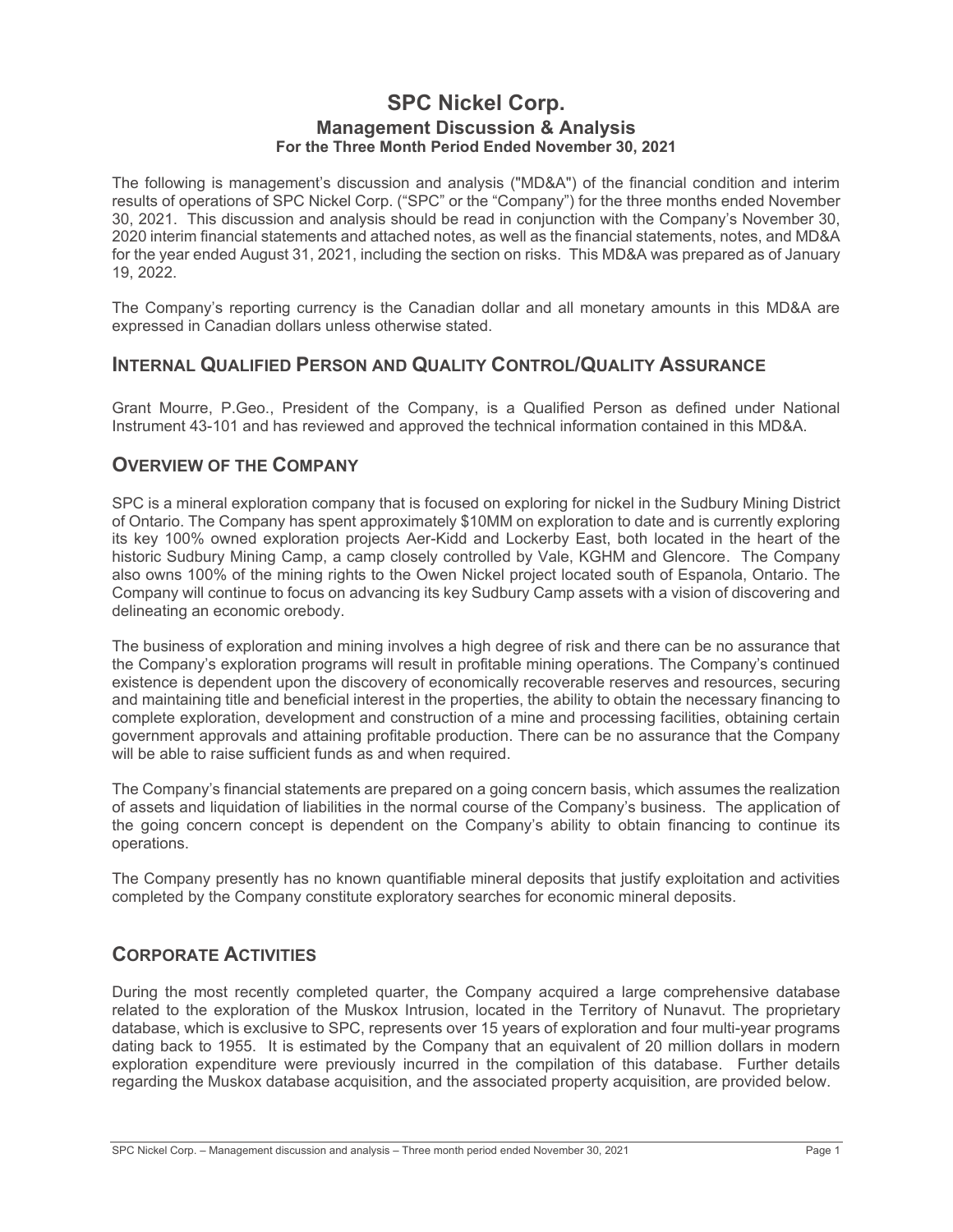# **MINERAL PROPERTIES, ACTIVITY AND PLANS**

## **OVERVIEW OF PROJECTS**

### **AER-KIDD PROPERTY**

SPC owns 100% of the mining rights for the Aer-Kidd Property that is located approximately 20 kilometres southwest of Sudbury, Ontario, along the Worthington Offset Dyke. The property consists of 5 mining patents (mining rights only) representing approximately 403 hectares.

The property remains subject to a pre-existing underlying agreement that provides a 3% Net Smelter Return royalty ("NSR") royalty to SPG Royalties Inc. (the "Aer-Kidd Royalty") of which one half of the Aer-Kidd Royalty, or a 1.5 % net smelter returns royalty, can be purchased for \$1,250,000. The Aer-Kidd Royalty includes advanced royalty bi-annual payments of \$50,000 which are deductible from future royalty payments based on production from the Aer-Kidd Property. SPC also holds an option to purchase 100% of the property surface rights from the City of Greater Sudbury at any time prior to December 31, 2024 for a cash payment of \$250,000 and a further cash payment of \$250,000 if a mine is brought into commercial production on the Aer-Kidd Property.

## **LOCKERBY EAST PROPERTY**

The Lockerby East Property is located approximately 20 kilometres west of Sudbury, Ontario within the southwest corner of the Sudbury Basin, and consists of approximately 397 hectares of freehold patents. The Lockerby East Property includes 100% of the Lockerby East and South patents as well as a 100% interest in the West Graham Property.

The Company owns 100% interest in the Lockerby East property. The property consists of freehold patents located in the south range of the Sudbury Igneous Complex ("SIC"), Sudbury, Ontario including 100% of the Lockerby patents and 100% of the West Graham Property subject to a 1% NSR to the previous owner of the West Graham portion of the Property.

### **OWEN NICKEL PROPERTY**

SPC owns 100% of the mining rights of the 764 hectares property located 70 kilometres west of Sudbury Ontario near Espanola. The property consists of 3 mining patents (47.5 hectares) and 716 hectares of crown mining claims.

## **JANES PROPERTY**

On July 5, 2020, the Company entered into an option agreement to acquire a 100% interest in the Janes Property (the "Janes Option Agreement"). To earn a 100% interest in the Janes Property, the Company must pay \$335,000 in cash over five years, issue \$155,000 worth of Common Shares over five years and expend work commitments totaling \$227,000 over five years. To date, the Company has made cash payments and share issuances of \$22,000 and \$13,500, respectively, and has fulfilled the entire work commitment. Upon the Company vesting a 100% interest the Janes Property, the optionors would retain a 2% NSR of which the Company can purchase the first 1% for \$1,000,000 and the remaining 1% for an additional \$500,000 up to the point of commercial production. Portions of the Janes Property remain subject to a pre-existing underlying agreement that provides a 1% NSR to a previous owner, of which all of the 1.0% NSR can be purchased for \$1,000,000. Under the terms of the Janes Option Agreement, the maximum allowable NSR to the Optionors on any portion of the Janes Property is 2%. On claims containing the pre-existing 1% NSR, the NSR awarded to the Optionors is reduced from 2% to 1%, of which the Company can purchase the first 0.5% for \$500,000 and the remaining 0.5% for an additional \$500,000 up to the point of commercial production.

As at November 30, 2021, the Janes property consists of 95 staked mining claims for a total of 2,888 hectares.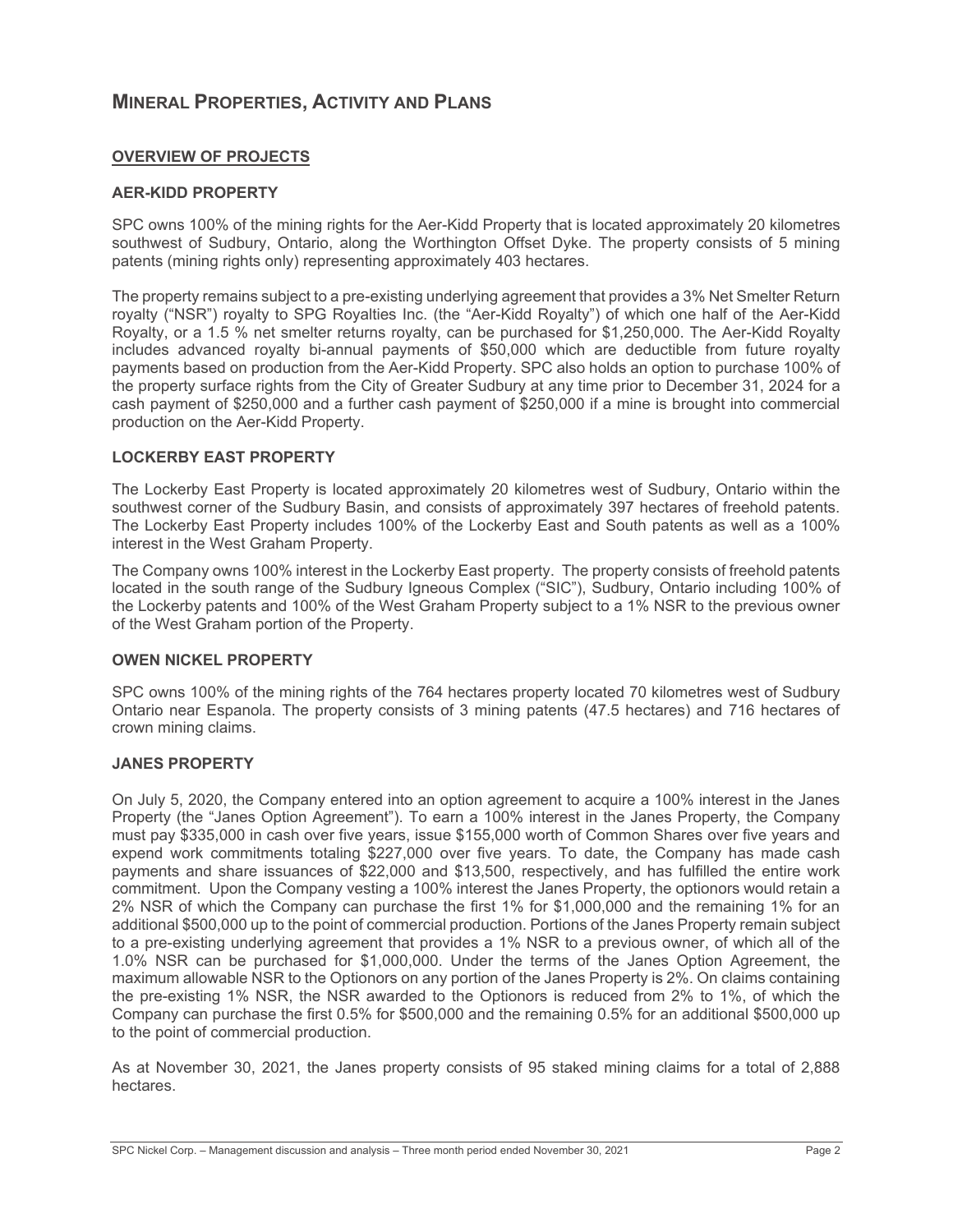## **MUSKOX PROPERTY**

In September, 2021, the Company staked 11 mining claims (totaling 13,327 hectares) and obtained 2 prospecting permits (totaling 30,350 hectares) (collectively, the "Muskox Property") in respect of exploration properties located within the Muskox Intrusion in the Kitikmeot Region of Nunavut. Additionally, in a separate transaction, the Company acquired a 100% interest in a database related to the Muskox Intrusion in exchange for cash payment of \$94,600 (US\$75,000) and 100,000 warrants exercisable into common shares at an exercise price of \$0.20 per warrant for a period of three years from the effective date.

## **EXPLORATION HIGHLIGHTS**

### **AER-KIDD PROPERTY**

From August through to November 2019, SPC completed 4,669 metres (3,936 metres cored) in eight holes testing the mineral potential of the area down-dip of the Robinson Mine. Holes AK-19-031 to 036 were designed to test the down-dip potential of the Robinson Mine from the lowest level of the mine (350 metres) down to a vertical depth of 650 metres.

Highlights from the drilling include:

- x Drill hole AK-19-032 intersected mineralization over 4.65 metres containing 1.07% Ni, 1.09% Cu and 0.98 g/t PGM (0.60 g/t Pt, 0.23 g/t Pd, 0.16 g/t Au) from 355.35-360.00 metres including a higher grade section of 2.70% Ni, 2.17% Cu and 1.17 g/t PGM (0.96 g/t Pt, 0.10 g/t Pd, 0.11 g/t Au) over 1.60 metres.
- x Drill hole AK-19-034 intersected mineralization over 12.95 metres containing 0.32% Ni, 1.17% Cu and 1.14 g/t PGM (0.39 g/t Pt, 0.47 g/t Pd, 0.28 g/t Au) from 662.60-675.55 metres including a higher grade section of 0.61% Ni, 2.77% Cu and 1.99 g/t PGM (0.29 g/t Pt, 0.98 g/t Pd, 0.73 g/t Au) over 3.55 metres.
- Drill hole AK-19-035 intersected mineralization over 22.45 metres containing 0.54% Ni, 0.41% Cu and 3.83 g/t PGM (0.97 g/t Pt, 0.79 g/t Pd, 2.08 g/t Au) from 430.95-453.40 metres including a higher grade section of 3.20% Ni, 0.97% Cu and 77.68 g/t PGM (9.64 g/t Pt, 7.34 g/t Pd, 60.70 g/t Au) over 0.65 metres.

From November 2019 through to February 28, 2021, there were no substantive exploration activities completed on the Aer-Kidd Property.

In March of 2021 the Company commenced drilling on the Aer-Kidd Property. The planned program consists of an estimated 15,000 metres of diamond drilling designed to test the Aer-Kidd Property for Ni-Cu-PGM mineralization hosted within the Worthington Offset dyke.

On June 2, 2021, the Company announced initial assay results from two holes drilled down-dip of the past producing Robinson Mine and also provided an update on drilling activities.

Highlights from the drilling include:

- x Drill hole AK-21-037 intersected mineralization over 1.96 metres containing 0.59% Ni, 0.55% Cu and 0.19 g/t PGM (0.07 g/t Pt, 0.06 g/t Pd, 0.06 g/t Au) from 340.74-342.70 metres; and
- Drill hole AK-21-039 intersected mineralization over 28.85 metres containing 0.35% Ni, 0.42% Cu and 0.62 g/t PGM (0.25 g/t Pt, 0.28 g/t Pd, 0.09 g/t Au) from 532.90-561.75 metres. Included in this were several narrower high-grade sections such as 4.28% Ni, 1.06% Cu and 2.66 g/t PGM (2.46 g/t Pt, 0.11 g/t Pd, 0.10 g/t Au) over 0.33 metres from 546.93-547.26 metres.

As of the end of November, 2021 a total of 12,099 metres in 19 holes of the planned program had been completed. Of this total, 6 holes and 742 metres were from holes that were abandoned before their intended target was intersected.

Exploration activities are ongoing on the Aer-Kidd Property.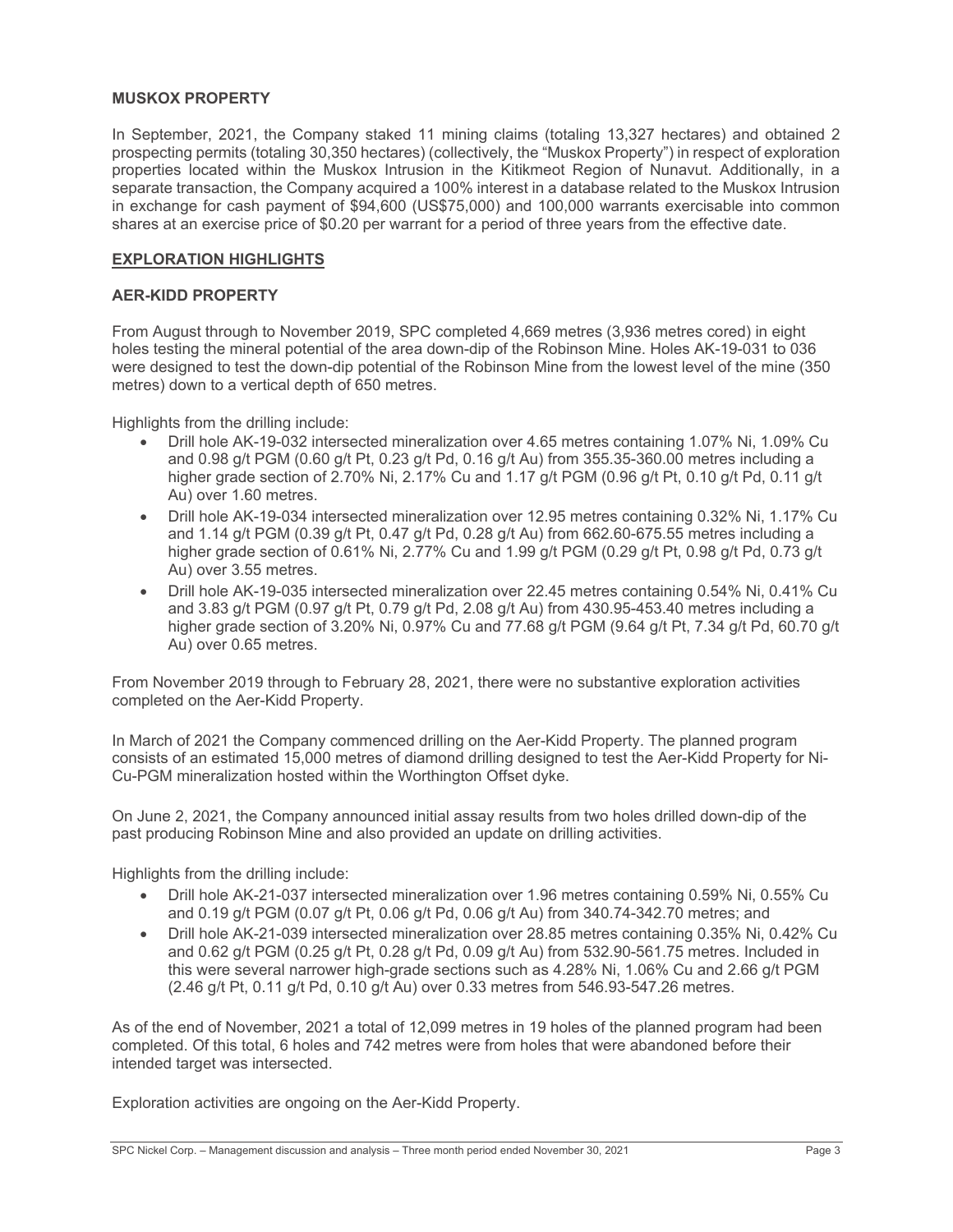## **JANES PROPERTY**

The Janes Property is located 45 kilometres northwest of the City of Greater Sudbury (74 kilometres by road) and within hauling distance of the processing and smelting infrastructure located within Sudbury. The Janes Property was initially explored in 1969 by Kennco Exploration (Canada) Ltd., which reported both disseminated and massive Cu-Ni sulphide mineralization (PGM not reported) occurring near the base of a large Nipissing Diabase sill.

On September 14, 2020, the Company announced assays results from samples collected on the Janes Property. A total of 11 samples were collect from two historic surface trenches as part of the Company's due diligence process. Assay results returned encouraging levels of both base and precious metals with values ranging from 0.20 to 2.38 % Ni and 2.08 to 675 g/t Pd.

Also in September 2020, the Company completed a detailed channel sampling program at historic Trenches 1 and 4 on the Janes Property. The objective of the program was to collect continuous samples across the known mineralization in order to better determine the distribution and grade of the mineralization. A total of sixteen channels, ranging in length from 3.0 metres up to maximum length of 22.0 metres and with an aggregate length of 137.5 metres were completed across historic Trenches 1 and 4. A total of 273 samples each measuring 0.5 metres in length were collected.

Results from the channel sampling were encouraging and comparable to historically down-dip drill intersections reported by previous operator Pacific North West Capital Corp. (recently renamed to New Age Metals) between 1997-2001. Highlights from Trench 1 include 2.25 g/t Pd, 0.41 g/t Pt, 0.43 g/t Au, 1.09 wt.% Cu and 0.50 wt.% Ni over a continuous channel length of 22.0 metres. At Trench 4 highlights include 4.15 g/t Pd, 1.0 g/t Pt, 0.35 g/t Au, 0.66 wt.% Cu and 0.78 wt.% Ni over a continuous channel length of 6.0 metres. Results from channel sampling will be incorporated into the geological model and be used to help guide any future exploration programs on the property (see press released dated March 22, 2021).

In November 2020, the Company completed a detailed magnetometer survey and 3D distributed induced polarization survey across the recently completed field grid. The objective of the magnetometer and 3D Distributed Induced Polarization surveys were to perform a multidirectional reconnaissance of the area. The surveys were designed to investigate the geophysical signature of the known mineralization and to assist in the determination of the extent of the mineralization. Approximately 26 kilometres of current injection was performed at an interval between 25 metres and 50 metres. This survey area consisted of 574 injection locations over two setups that spanned a footprint of 2.04 square kilometres. The survey was performed between November 16th to 30th, 2020. The results indicated multiply high priority ability IP targets (Target A, B, C) across the exploration grid. Characteristics of these targets are as follows:

- Target A: Survey results show a NE-SW trending linear chargeability anomaly spanning 125 metres wide by 600 metres long in horizontal plan view that correlates well with the known mineralization in and around Trenches 1 and 4. Geologically, this area is interpreted to represent the eastern limb of a folded (anticline) mafic Nipissing sill where sulphide mineralization occurs near the SE dipping basal contact of the sill. All historic work completed to date on the Janes Property has focused on this area. In 1999, Pacific North West Capital Corp. ("PFN") completed two shallow holes beneath historic Trench 1. Hole JR99-01 drilled by PFN intersected 2.28 g/t Pd, 0.33 g/t Pt, 0.20 g/t Au, 1.01% Cu and 0.27% Ni over 18.05 metres from 32.0 – 50.05 m. Hole JR99-06 drilled by PFN intersected 2.08 g/t Pd, 0.33 g/t Pt, 0.30 g/t Au, 0.84% Cu and 0.27% Ni over 14.01 metres from 9.90 – 23.91 metres.
- Target B: Survey results show a large 300 metres by 450 metres chargeability anomaly in an area that has seen no previous exploration activities. The current geological model suggest that this area may be like the Target A area except on the opposite NW dipping limb of the folded Nipissing sill. It is also important to note that the anomaly appears to be open to the NW.
- Target C: Survey results show a broad zone of NW-SE trending chargeability anomalies that are proximal to an extensive NW-SE trending mafic dyke. It is unclear at this point how many of these discreet anomalies are related to the cross-cutting dyke, but it is interesting that some of the anomalies occur along the interpreted contact between the Nipissing sill and the regional sediments.

At the end of May 2021, the Company signed a drill contract with Les Forages Geo-Nord Inc. (Dolbeau-Mistassini, Quebec) for up to 1000 metres of drilling on the Janes Ni-Cu-PGM Property. The drill program will focus on testing a series of high-priority targets generated from the recently completed channel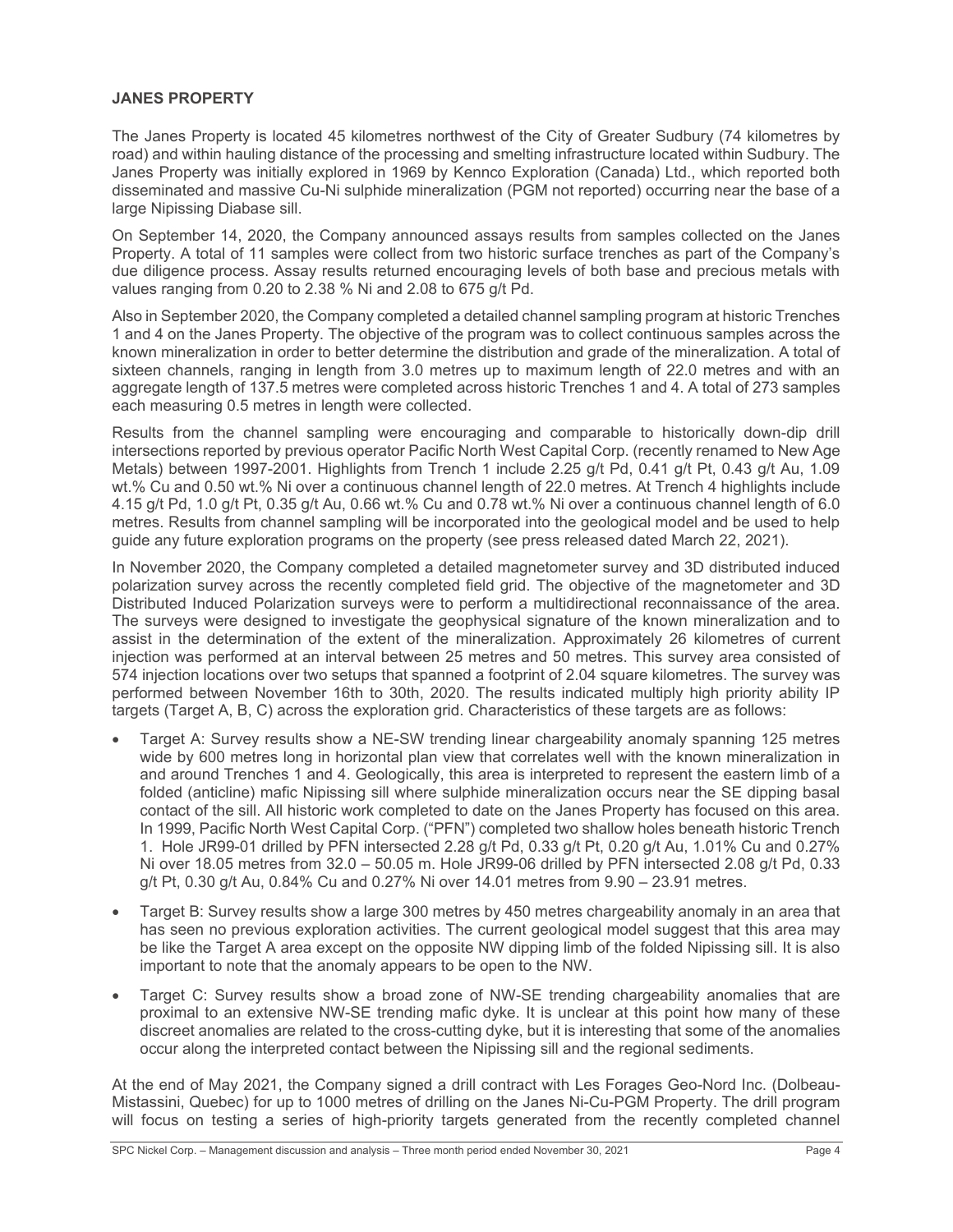sampling and ground geophysical programs. The objectives of the 2021 drill program are to: (a) define the extent and continuity of the Trench 1 mineralization, and (b) test the 'Target B' geophysical anomaly identified in the recently completed ground Induced Polarization survey.

In June 2021, the Company commenced drilling on the Janes Property. A total of 921 metres in 19 holes were completed (refer to Table 1). The Trench 1 drill program was designed to test the lateral and vertical continuity of the mineralized zone that is exposed at surface at the Trench 1 showing. The drill program consisted of 647 metres in 16 holes that ranged in depth from 27 to 51 metres and tested an area measuring approximately 75 metres by 45 metres. Mineralization at the Trench 1 area is dominated by disseminated sulphides, hosted within a hypersthene-bearing gabbro unit situated 10 metres above the basal contact of the Nipissing sill and the surrounding metasediments. Earlier this year, SPC Nickel completed a channel sampling program at the Trench 1 showing that returned 2.25 g/t Pd, 0.41 g/t Pt, 0.26 g/t Au, 1.09 % Cu and 0.50 % Ni over 22.00 metres.

| Table 1: Trench 1 Drill Collar Locations (NAD 83 UTM Zone 17N) |                |                 |                  |           |       |                |          |  |  |
|----------------------------------------------------------------|----------------|-----------------|------------------|-----------|-------|----------------|----------|--|--|
| <b>Drill hole</b>                                              | <b>Easting</b> | <b>Northing</b> | <b>Elevation</b> | Depth (m) | Dip   | <b>Azimuth</b> | Location |  |  |
| JP-21-001                                                      | 547205         | 5171348         | 252              | 51        | $-90$ | 300            | Trench 1 |  |  |
| JP-21-002                                                      | 547205         | 5171348         | 252              | 27        | $-45$ | 300            | Trench 1 |  |  |
| JP-21-003                                                      | 547205         | 5171348         | 252              | 27        | $-45$ | 260            | Trench 1 |  |  |
| JP-21-004                                                      | 547205         | 5171348         | 252              | 30        | $-45$ | 200            | Trench 1 |  |  |
| JP-21-005                                                      | 547215         | 5171360         | 251              | 36        | $-90$ | 300            | Trench 1 |  |  |
| JP-21-006                                                      | 547215         | 5171360         | 251              | 27        | $-45$ | 300            | Trench 1 |  |  |
| JP-21-007                                                      | 547215         | 5171360         | 251              | 27        | -45   | 260            | Trench 1 |  |  |
| JP-21-008                                                      | 547215         | 5171360         | 251              | 51        | $-45$ | 200            | Trench 1 |  |  |
| JP-21-009                                                      | 547225         | 5171358         | 250              | 45        | $-90$ | 300            | Trench 1 |  |  |
| JP-21-010                                                      | 547224         | 5171344         | 250              | 42        | $-90$ | 300            | Trench 1 |  |  |
| JP-21-011                                                      | 547223         | 5171344         | 250              | 51        | $-50$ | 300            | Trench 1 |  |  |
| JP-21-012                                                      | 547220         | 5171329         | 250              | 51        | $-90$ | 300            | Trench 1 |  |  |
| JP-21-013                                                      | 547219         | 5171329         | 250              | 51        | $-50$ | 300            | Trench 1 |  |  |
| JP-21-014                                                      | 547219         | 5171313         | 250              | 51        | $-90$ | 300            | Trench 1 |  |  |
| JP-21-017                                                      | 547226         | 5171287         | 254              | 30        | $-90$ | 300            | Trench 1 |  |  |
| JP-21-018                                                      | 547198         | 5171327         | 251              | 50        | $-90$ | 300            | Trench 1 |  |  |

Drill collar locations, azimuths and dips for drill holes completed at the Trench 1 area are detailed in the following Table 1.

Drilling at Janes has outlined a 50 metre (strike length) by 100 metre (dip extents) zone (see Table1) of high-grade mineralization that ranges in thickness from 6.5 to 25.0 metres (drill core length) within a larger low-grade halo. Mineralization is dominated by 5-10% fine to medium grained disseminated sulphides occurring within a well-defined zone of hypersthene-bearing gabbro. A discontinuous zone of high-grade breccia hosted mineralization is also observed in some of the historic drill holes (JR99-01) at the base of the main mineralized zone. Stringers and veins of massive chalcopyrite mineralization, with values of up to 10% Cu (over 0.25 metres) are reported in close association with altered fragments of country rock metasediments.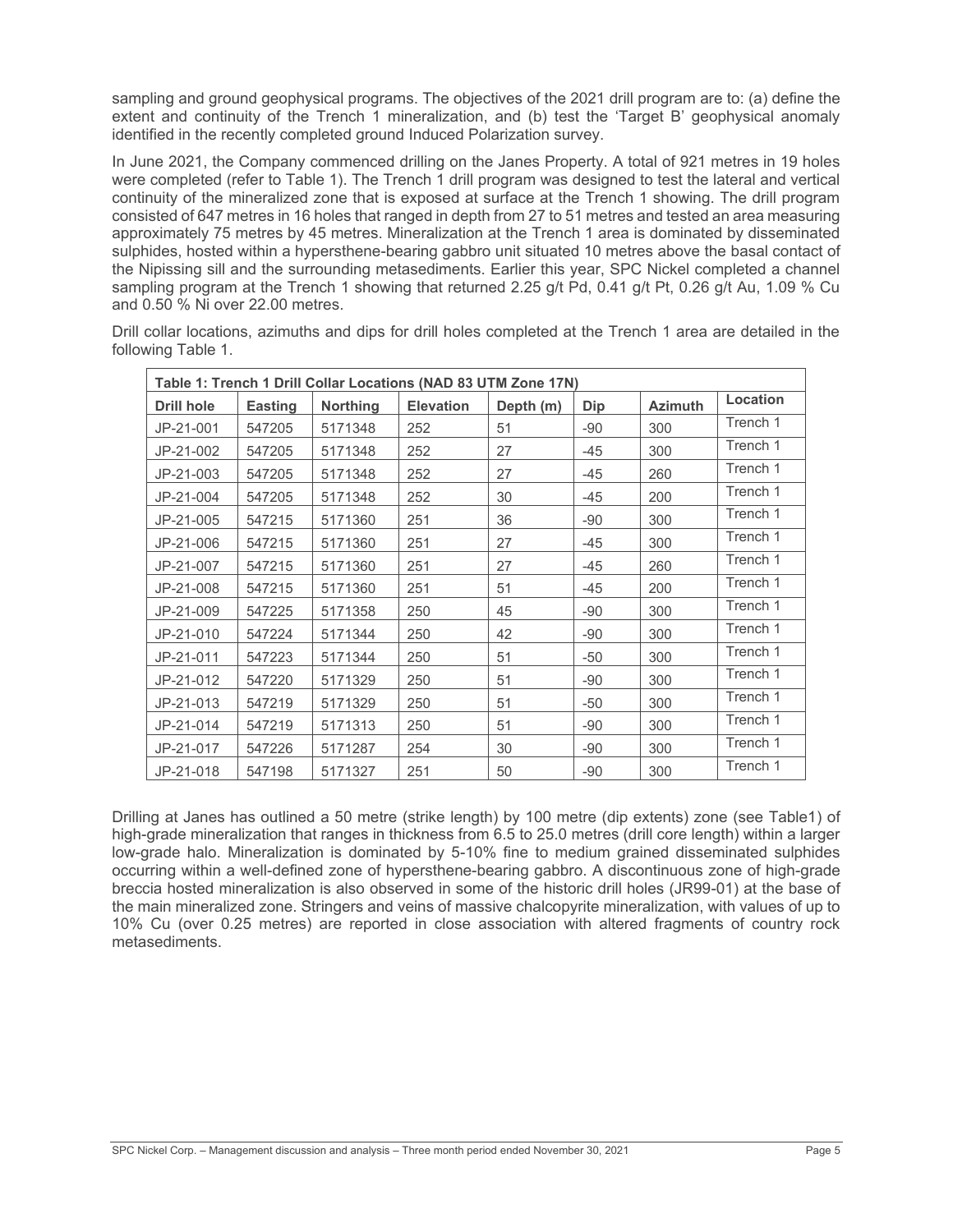Assays results for drill holes completed at the Trench 1 area are detailed in the following Table 2.

|                |                                           | <b>INTERVAL</b> |        |       | <b>BASE METALS</b> |                                           |       | <b>PRECIOUS METALS</b> |       |               |       | <b>TOTAL METAL EQUIVALENT</b> |       |
|----------------|-------------------------------------------|-----------------|--------|-------|--------------------|-------------------------------------------|-------|------------------------|-------|---------------|-------|-------------------------------|-------|
| <b>HOLE ID</b> | From                                      | To              | Length | Ni    | Cu                 | Pt                                        | Pd    | Au                     | Ag    | <b>3E PGM</b> | Ni Eq | Pd Eq                         | Cu Eq |
|                | (m)                                       | (m)             | (m)    | (% )  | (%)                | (g/t)                                     | (g/t) | (g/t)                  | (g/t) | (g/t)         | (%)   | (g/t)                         | (%)   |
| JP-21-001      | 1.00                                      | 11.50           | 10.50  | 0.46  | 0.93               | 0.57                                      | 3.68  | 0.38                   | 3.10  | 4.63          | 3.15  | 6.12                          | 5.57  |
| including      | 1.00                                      | 10.00           | 9.00   | 0.51  | 1.04               | 0.63                                      | 4.04  | 0.43                   | 3.41  | 5.10          | 3.48  | 6.76                          | 6.15  |
| JP-21-002      | 1.85                                      | 8.50            | 6.65   | 0.40  | 0.83               | 0.56                                      | 3.90  | 0.63                   | 2.90  | 5.09          | 3.23  | 6.27                          | 5.71  |
| including      | 1.85                                      | 5.50            | 3.65   | 0.602 | 1.23               | 0.813                                     | 5.68  | 1.05                   | 4.28  | 7.54          | 4.78  | 9.28                          | 8.45  |
| JP-21-003      | 1.88                                      | 8.50            | 6.62   | 0.37  | 0.74               | 0.47                                      | 3.12  | 0.32                   | 2.49  | 3.91          | 2.61  | 5.08                          | 4.62  |
| including      | 1.88                                      | 6.00            | 4.12   | 0.48  | 0.96               | 0.60                                      | 3.96  | 0.43                   | 3.17  | 4.99          | 3.35  | 6.52                          | 5.93  |
| JP-21-004      | 1.70                                      | 15.50           | 13.80  | 0.25  | 0.55               | 0.28                                      | 1.75  | 0.24                   | 1.86  | 2.27          | 1.61  | 3.14                          | 2.85  |
| including      | 1.70                                      | 9.50            | 7.80   | 0.39  | 0.86               | 0.42                                      | 2.58  | 0.37                   | 2.84  | 3.37          | 2.44  | 4.73                          | 4.31  |
| JP-21-005      | No significant mineralization encountered |                 |        |       |                    |                                           |       |                        |       |               |       |                               |       |
| JP-21-006      | No significant mineralization encountered |                 |        |       |                    |                                           |       |                        |       |               |       |                               |       |
| JP-21-007      | No significant mineralization encountered |                 |        |       |                    |                                           |       |                        |       |               |       |                               |       |
| JP-21-008      | 19.00                                     | 27.00           | 8.00   | 0.20  | 0.37               | 0.28                                      | 2.00  | 0.13                   | 1.63  | 2.41          | 1.55  | 3.01                          | 2.74  |
| JP-21-009      | 4.25                                      | 13.50           | 9.25   | 0.21  | 0.42               | 0.24                                      | 1.50  | 0.18                   | 1.78  | 1.92          | 1.34  | 2.61                          | 2.37  |
| JP-21-010      | 2.90                                      | 29.50           | 26.60  | 0.30  | 0.69               | 0.29                                      | 1.70  | 0.26                   | 3.16  | 2.25          | 1.73  | 3.37                          | 3.06  |
| including      | 11.00                                     | 22.50           | 11.50  | 0.36  | 0.78               | 0.38                                      | 2.35  | 0.33                   | 3.52  | 3.06          | 2.22  | 4.32                          | 3.93  |
| JP-21-011      | 2.60                                      | 19.00           | 16.40  | 0.33  | 0.70               | 0.30                                      | 1.76  | 0.29                   | 2.31  | 2.35          | 1.81  | 3.51                          | 3.20  |
| including      | 7.00                                      | 14.00           | 7.00   | 0.52  | 1.09               | 0.46                                      | 2.83  | 0.48                   | 3.40  | 3.77          | 2.87  | 5.58                          | 5.08  |
| JP-21-012      | 3.00                                      | 24.00           | 21.00  | 0.19  | 0.39               | 0.18                                      | 1.00  | 0.16                   | 1.33  | 1.34          | 1.03  | 1.99                          | 1.81  |
| including      | 9.00                                      | 24.00           | 15.00  | 0.21  | 0.41               | 0.22                                      | 1.28  | 0.18                   | 1.47  | 1.68          | 1.22  | 2.36                          | 2.15  |
| including      | 17.50                                     | 24.00           | 6.50   | 0.24  | 0.51               | 0.29                                      | 1.90  | 0.22                   | 1.70  | 2.41          | 1.65  | 3.21                          | 2.92  |
| JP-21-013      | 6.50                                      | 18.20           | 11.70  | 0.23  | 0.50               | 0.26                                      | 1.56  | 0.22                   | 1.52  | 2.04          | 1.45  | 2.83                          | 2.57  |
| including      | 13.50                                     | 18.00           | 4.50   | 0.28  | 0.59               | 0.37                                      | 2.45  | 0.23                   | 1.80  | 3.05          | 2.04  | 3.97                          | 3.61  |
| JP-21-014      | 3.00                                      | 27.00           | 24.00  | 0.25  | 0.55               | 0.20                                      | 1.03  | 0.21                   | 1.71  | 1.44          | 1.21  | 2.36                          | 2.15  |
| including      | 11.00                                     | 27.00           | 16.00  | 0.28  | 0.60               | 0.25                                      | 1.40  | 0.25                   | 1.85  | 1.90          | 1.49  | 2.89                          | 2.63  |
| JP-21-017      | 22.50                                     | 28.00           | 5.50   | 0.16  | 0.30               | 0.06                                      | 0.13  | 0.09                   | 2.92  | 0.28          | 0.45  | 0.88                          | 0.80  |
| JP-21-018      |                                           |                 |        |       |                    | No significant mineralization encountered |       |                        |       |               |       |                               |       |

Table 2: Assay results from the Trench 1 target area.

In April 2021, the Company announced the results of a 25.5 line-km ground 3D induced polarization geophysical survey. The results of the survey indicated a large 300 metre by 450 metre chargeability anomaly, located 500 metres west of the Trench 1 area. The area had seen no previous exploration activities with the current geological model suggesting that this area may be like the Target A area except on the opposite NW dipping limb of the folded Nipissing sill.

Two holes for a total of 273 metres were completed in this area with the objectives being to determine the source of the chargeability anomaly and to test the geological model that the Nipissing sill is folded and extends under the Huronian metasediments to the west.

Drill collar locations, azimuths and dips for drill holes completed at the Target B Program are detailed in the following Table 3.

| Table 3: Target B Drill Collar Locations (NAD 83 UTM Zone 17N) |                |           |            |                |       |     |  |  |  |
|----------------------------------------------------------------|----------------|-----------|------------|----------------|-------|-----|--|--|--|
| <b>Drill hole</b>                                              | <b>Easting</b> | Depth (m) | <b>Dip</b> | <b>Azimuth</b> |       |     |  |  |  |
| JP-21-015                                                      | 546688         | 5171370   | 253        | 162            | -50   | 280 |  |  |  |
| JP-21-016                                                      | 546690         | 5171369   | 253        | 111            | $-50$ | 100 |  |  |  |

In October, 2021, the Company completed a soil geochemical sampling program over the Trench 1 area. The objective of the survey was to serve as a baseline test case that, if the results were positive, could be applied across the rest of the Janes Property as an exploration technique. A total of 60 samples were collected for SGH (Soil Gas Hydrocarbon) analysis. These samples were submitted to Actlabs for analysis and interpretation. Results are pending. A total of 60 samples were collected for MMI (Mobile Metal Ions) analysis. These samples were submitted to SGS Canada Inc. for analysis and interpretation. Results are pending.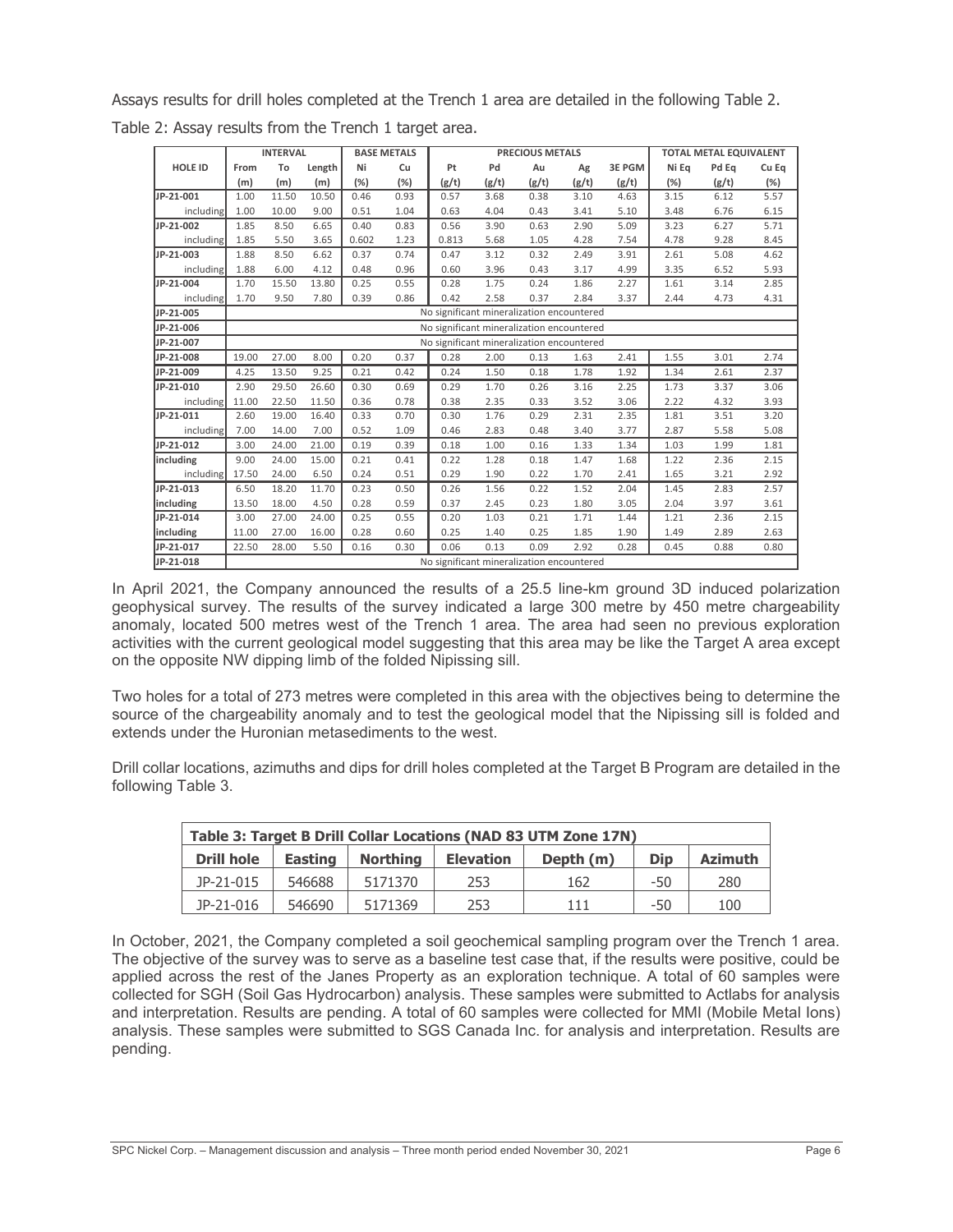The following table details exploration and evaluation expenditures incurred during the reporting period.

|                                                                                 | <b>AER Kidd</b>          | Owen                     | Lockerby<br>East         | Janes                    | Muskox  | Project<br>Generation | Total      |
|---------------------------------------------------------------------------------|--------------------------|--------------------------|--------------------------|--------------------------|---------|-----------------------|------------|
| Continuity of project expenditures for the three months ended November 30, 2021 |                          |                          |                          |                          |         |                       |            |
| Balance August 31, 2021                                                         | 10,847,626               | 4,776                    | 832,889                  | 493,068                  |         | 57,239                | 12,235,598 |
| <b>Option Payments</b>                                                          |                          |                          |                          |                          | 18,000  |                       | 18,000     |
| Other acquisition and holding costs                                             |                          |                          |                          |                          | 134,232 | 170                   | 134,402    |
| Total acquisition costs for the period                                          | $\overline{\phantom{a}}$ | $\overline{a}$           | $\overline{\phantom{a}}$ | $\overline{\phantom{0}}$ | 152,232 | 170                   | 152,402    |
| Assays logging, and sampling                                                    | 26,279                   |                          | $\overline{\phantom{0}}$ | 2,521                    |         |                       | 28.801     |
| Travel, accommodation, and meals                                                | 487                      |                          |                          |                          |         | 2                     | 489        |
| Drilling                                                                        | 724,434                  |                          |                          |                          |         |                       | 724,434    |
| Environmental                                                                   | 4,100                    |                          |                          |                          |         |                       | 4,100      |
| <b>Equipment Rental</b>                                                         | 42,692                   |                          | $\overline{\phantom{a}}$ | 1.848                    |         |                       | 44,539     |
| Field supplies and consumables                                                  | 1,652                    |                          | $\overline{\phantom{0}}$ | 535                      | 396     | 54                    | 2,637      |
| Field office                                                                    | 750                      |                          |                          |                          |         |                       | 750        |
| Payroll and Project Management                                                  | 51,509                   |                          | 7,199                    | 34,682                   | 3,751   | 6,802                 | 103,943    |
| Surveys and line cutting                                                        | 1,362                    |                          |                          |                          |         |                       | 1,362      |
| Vehicles                                                                        | 2.600                    |                          | $\overline{\phantom{a}}$ | 1,230                    |         | 77                    | 3,907      |
| Exploration and evaluation expenditures for the period                          | 855,865                  | $\overline{\phantom{0}}$ | 7,199                    | 40,816                   | 4,146   | 6,936                 | 914,962    |
| Balance November 30, 2021                                                       | 11,703,491               | 4,776                    | 840,088                  | 533,884                  | 156,378 | 64,345                | 13,302,962 |
| November 30, 2021 balance consists of                                           |                          |                          |                          |                          |         |                       |            |
| Acquisition costs                                                               | 2,162,233                | 3,366                    | 618.356                  | 38.100                   | 152,232 | 8.176                 | 2,982,463  |
| <b>Exploration expenditures</b>                                                 | 9,541,258                | 1,410                    | 221,732                  | 495,784                  | 4,416   | 56,169                | 10,320,499 |
|                                                                                 | 11,703,491               | 4,776                    | 840,088                  | 533,884                  | 156,378 | 64,345                | 13,302,962 |

|                                                                                 | <b>AER Kidd</b>          | Owen                     | Lockerby<br>East         | Janes                    | <b>Muskox</b>            | Project<br>Generation    | <b>Total</b> |
|---------------------------------------------------------------------------------|--------------------------|--------------------------|--------------------------|--------------------------|--------------------------|--------------------------|--------------|
| Continuity of project expenditures for the three months ended November 31, 2020 |                          |                          |                          |                          |                          |                          |              |
| Balance August 31, 2020                                                         | 8,306,560                | 4,776                    | 444,019                  | 12,380                   |                          | 55,122                   | 8,822,857    |
| Other holding costs                                                             | 1,994                    | 196                      | 1,119                    |                          |                          |                          | 3,309        |
| Total acquisition costs for the period                                          | 1,994                    | 196                      | 1,119                    | $\overline{\phantom{a}}$ | $\overline{\phantom{a}}$ | $\sim$                   | 3,309        |
| Meals, travel and accommodation                                                 | 26                       |                          | $\overline{a}$           | 61                       |                          |                          | 87           |
| Assays logging sampling                                                         |                          |                          | $\overline{\phantom{a}}$ | 878                      |                          |                          | 878          |
| Environmental                                                                   | 5,760                    |                          |                          | $\overline{\phantom{a}}$ |                          |                          | 5.760        |
| <b>Equipment Rental</b>                                                         |                          |                          | $\overline{a}$           | 550                      |                          |                          | 550          |
| Field supplies and consumables                                                  | 8                        |                          |                          | 83                       |                          |                          | 91           |
| Field office                                                                    | 3.750                    |                          |                          | $\overline{\phantom{a}}$ |                          |                          | 3,750        |
| Payroll and Project Management                                                  | 10,442                   |                          | 2,143                    | 18.188                   |                          |                          | 30,773       |
| Stripping and trenching                                                         |                          |                          | $\overline{a}$           | 11,975                   |                          |                          | 11,975       |
| Surveys and line cutting                                                        | $\overline{\phantom{a}}$ |                          | $\overline{\phantom{0}}$ | 104,037                  |                          |                          | 104,037      |
| Vehicles                                                                        | 95                       |                          | $\overline{\phantom{0}}$ | 899                      |                          |                          | 994          |
| Exploration and evaluation expenditures for the period                          | 20,082                   | $\overline{\phantom{0}}$ | 2,143                    | 136,671                  | $\overline{\phantom{a}}$ | $\overline{\phantom{a}}$ | 158,896      |
| Balance November 30, 2020                                                       | 8,328,636                | 4,972                    | 447,281                  | 149,051                  | $\overline{\phantom{a}}$ | 55,122                   | 8,985,062    |
| November 30, 2020 balance consists of                                           |                          |                          |                          |                          |                          |                          |              |
| Acquisition costs                                                               | 2,059,885                | 3,562                    | 245,234                  | 11,100                   |                          | 8,006                    | 2,327,787    |
| <b>Exploration expenditures</b>                                                 | 6,268,751                | 1,410                    | 202,047                  | 137,951                  | $\overline{\phantom{a}}$ | 47,116                   | 6,657,275    |
|                                                                                 | 8,328,636                | 4,972                    | 447,281                  | 149,051                  | $\overline{\phantom{a}}$ | 55,122                   | 8,985,062    |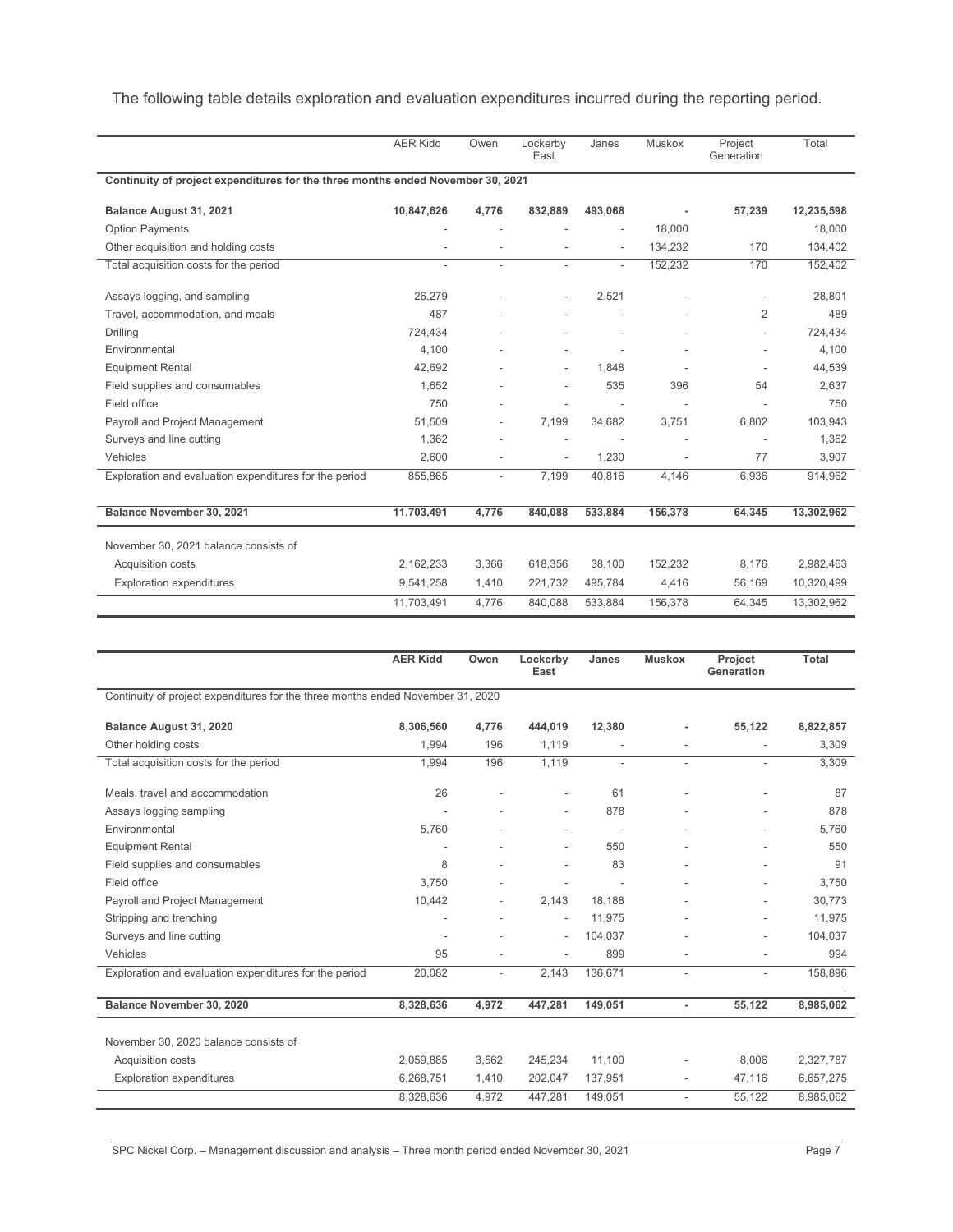# **DISCUSSION OF OPERATIONS**

## **SELECTED QUARTERLY FINANCIAL INFORMATION**

Expenses for the three month period ended November 30, 2021 were \$1,199,395, compared to \$589,973 for the three month period ended November 30, 2020. The overall increase is mainly due to an increase in exploration expenditures being \$1,011,619 (as compared to prior year comparative amount of \$158,896), which was partially offset by a decrease in share based compensation of \$337,500. The increase in exploration expenditures is attributable to the active drill program at AER-Kidd in the most recently completed quarter, without a comparative active drill program ongoing during the quarter ended November 30, 2021. A breakdown of exploration expenditures incurred by property is presented in the table on the preceding page. Share based compensation decreased by \$337,500 in the quarter, as the Company granted stock options in the November 2020 quarter end, with a similar issuance having occurred during the current year comparative period. All other operating expenses remained materially unchanged as compared to the prior year comparative period.

| <b>Three Months Ending</b><br>(Unaudited) | <b>November</b><br>30, 2021 | August 31,<br>2021 | May 31,<br>2021 | February 28,<br>2021 |
|-------------------------------------------|-----------------------------|--------------------|-----------------|----------------------|
| <b>Operating Expenses</b>                 | (1, 199, 395)               | (1,889,920)        | (1,439,465)     | (712, 274)           |
| (Loss) from Operations                    | (1, 199, 395)               | (1,889,920)        | (1,439,465)     | (712.274)            |
| Net (Loss) for the period                 | (1, 194, 199)               | (1,711,921)        | (1, 293, 080)   | (712, 257)           |
| (Loss) per share - basic and              |                             |                    |                 |                      |
| fully diluted                             | (0.01)                      | (0.02)             | (0.01)          | (0.01)               |
| <b>Total Assets</b>                       | 4,142,492                   | 6,084,383          | 7,752,068       | 8,463,970            |
| <b>Total Liabilities</b>                  | 426,589                     | 1,299,626          | 1,364,191       | 783,013              |

A summary of selected unaudited financial information for the past eight quarters is presented below:

| <b>Three Months Ending</b><br>(Unaudited) | <b>November</b><br>30, 2020 | August 31,<br>2020 | May 31,<br>2020 | February 29,<br>2020 |
|-------------------------------------------|-----------------------------|--------------------|-----------------|----------------------|
| <b>Operating Expenses</b>                 | (589, 973)                  | (185, 239)         | (47, 233)       | (189, 351)           |
| (Loss) from Operations                    | (589, 905)                  | (185, 235)         | (45, 311)       | (189, 257)           |
| Net (Loss) for the period                 | (598, 905)                  | (185, 235)         | (45, 311)       | (189, 257)           |
| (Loss) per share - basic and              |                             |                    |                 |                      |
| fully diluted                             | (0.01)                      | (0.00)             | (0.00)          | (0.00)               |
| <b>Total Assets</b>                       | 2,657,049                   | 1,827,782          | 106,285         | 216,416              |
| <b>Total Liabilities</b>                  | 1,166,404                   | 144,732            | 293,148         | 357,968              |

# **LIQUIDITY AND CAPITAL RESOURCES**

As at November 30, 2021, the Company had cash balances of \$3,582,888 compared with \$5,335,752 as at August 31, 2021. The Company had current assets of \$3,962,110 and current liabilities of \$426,588, for net working capital of 3,715,904 as at November 30, 2021.

At present, the Company's operations do not generate cash flow and its financial success is dependent on management's ability to discover and develop economically viable mineral deposits and to raise money to support the discovery and development of such mineral deposits. The mineral exploration process can take many years and is subject to factors that are beyond the Company's control.

In order to finance the Company's exploration programs and to cover administrative and overhead expenses, the Company raises money through equity sales. Many factors influence the Company's ability to raise funds, including the health of the resource market, the climate for mineral exploration investment,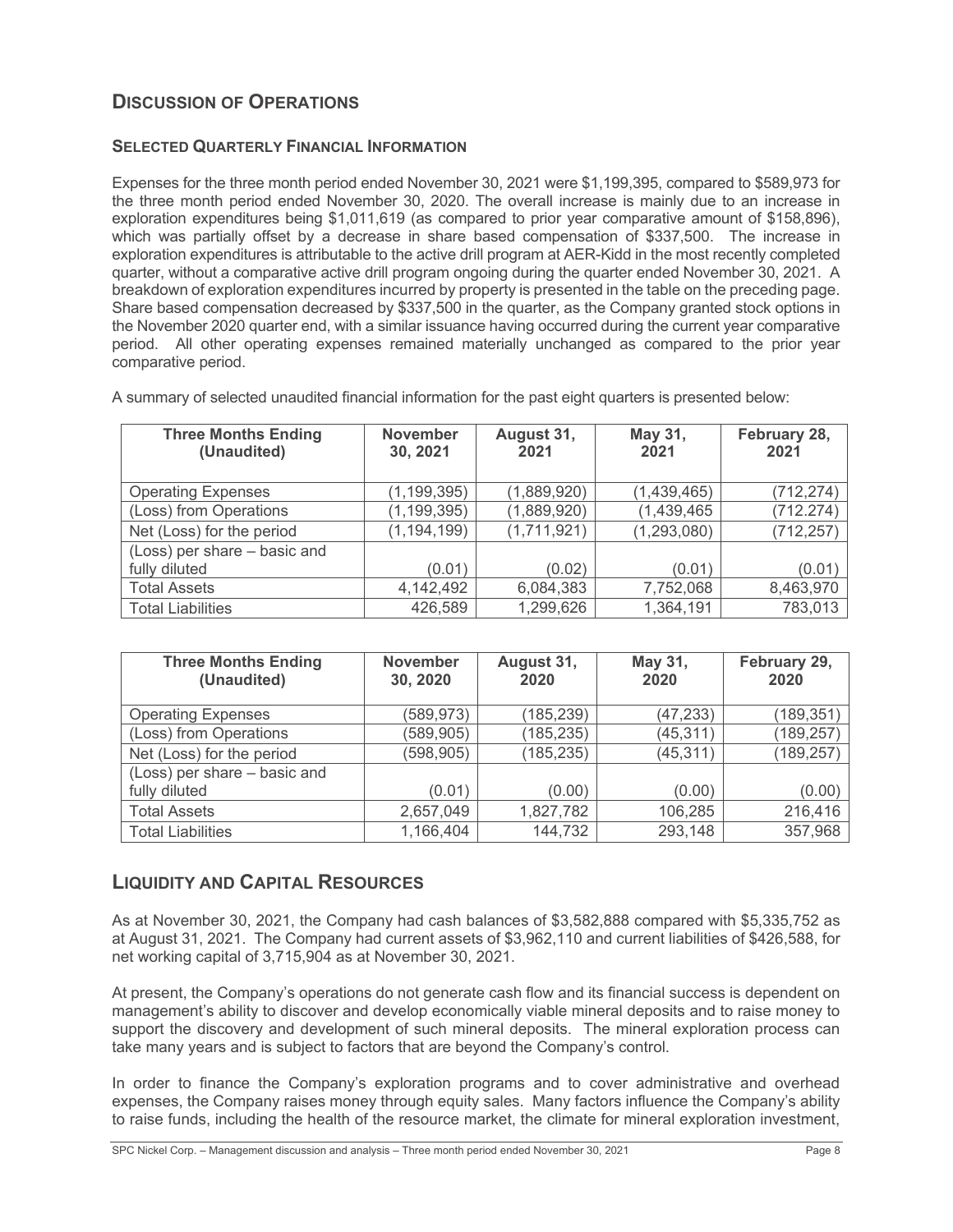the Company's track record, and the experience and caliber of its management. Actual funding requirements may vary from those planned due to a number of factors, including the progress of exploration activities. Management believes it will be able to raise equity capital as required in the long term, but recognizes there will be risks involved that may be beyond their control. There is no assurance that new funding will be available at the times required or desired by the Company. See "Risk Factors". Currently, the Company holds exploration projects and it is anticipated that additional equity financing will be available going forward. Equity markets do fluctuate which could affect timing of future financings. The Company continues to source other avenues of financing, including strategic partnerships in relation to its non-material properties, which may reduce the Company's reliance on equity financing.

# **OUTSTANDING SHARE DATA**

As at January 19, 2022, the Company had the following securities outstanding:

| Common Shares Issued | 102.191.636 |
|----------------------|-------------|
| Warrants             | 5.102.380   |
| <b>Options</b>       | 4.880.000   |

## **FINANCIAL INSTRUMENTS AND RISK MANAGEMENT**

The Company's financial instruments consist of cash, receivables, and accounts payable and accrued liabilities. The fair values these financial instruments approximate their carrying values due to their shortterm nature.

## Credit Risk

Credit risk is the risk of potential loss to the Company if the counterparty to a financial instrument fails to meet its contractual obligations. The Company's credit risk is primarily attributable to cash and receivables. The Company maintains its cash with high-credit quality financial institutions, thus limiting its exposure to credit risk on such financial assets.

### Liquidity Risk

Liquidity risk is the risk that the Company will not be able to meet its financial obligations as they fall due. The Company maintains sufficient cash balances to meet current working capital requirements. The Company is considered to be in the exploration and evaluation stage, thus, it is dependent on obtaining regular financings in order to continue its exploration and evaluation programs. Despite previous success in acquiring these financings, there is no guarantee of obtaining future financings. The Company's cash is available on demand for the Company's programs and is not invested in any asset-backed commercial paper. The Company believes it has sufficient cash resources to pay its obligations associated with its financial liabilities as at November 30, 2021.

### Interest Rate Risk

The Company's exposure to interest rate risk arises from the interest rate impact on its cash. The Company's practice has been to invest cash at floating rates of interest, in cash equivalents, in order to maintain liquidity, while achieving a satisfactory return for shareholders. There is minimal risk that the Company would recognize any loss as a result of a decrease in the fair value of any guaranteed bank investment certificates included in cash, and restricted cash as they are generally held with large financial institutions.

### Price Risk

The Company is not currently exposed to price risk, as it does not currently hold Investments in equity instruments.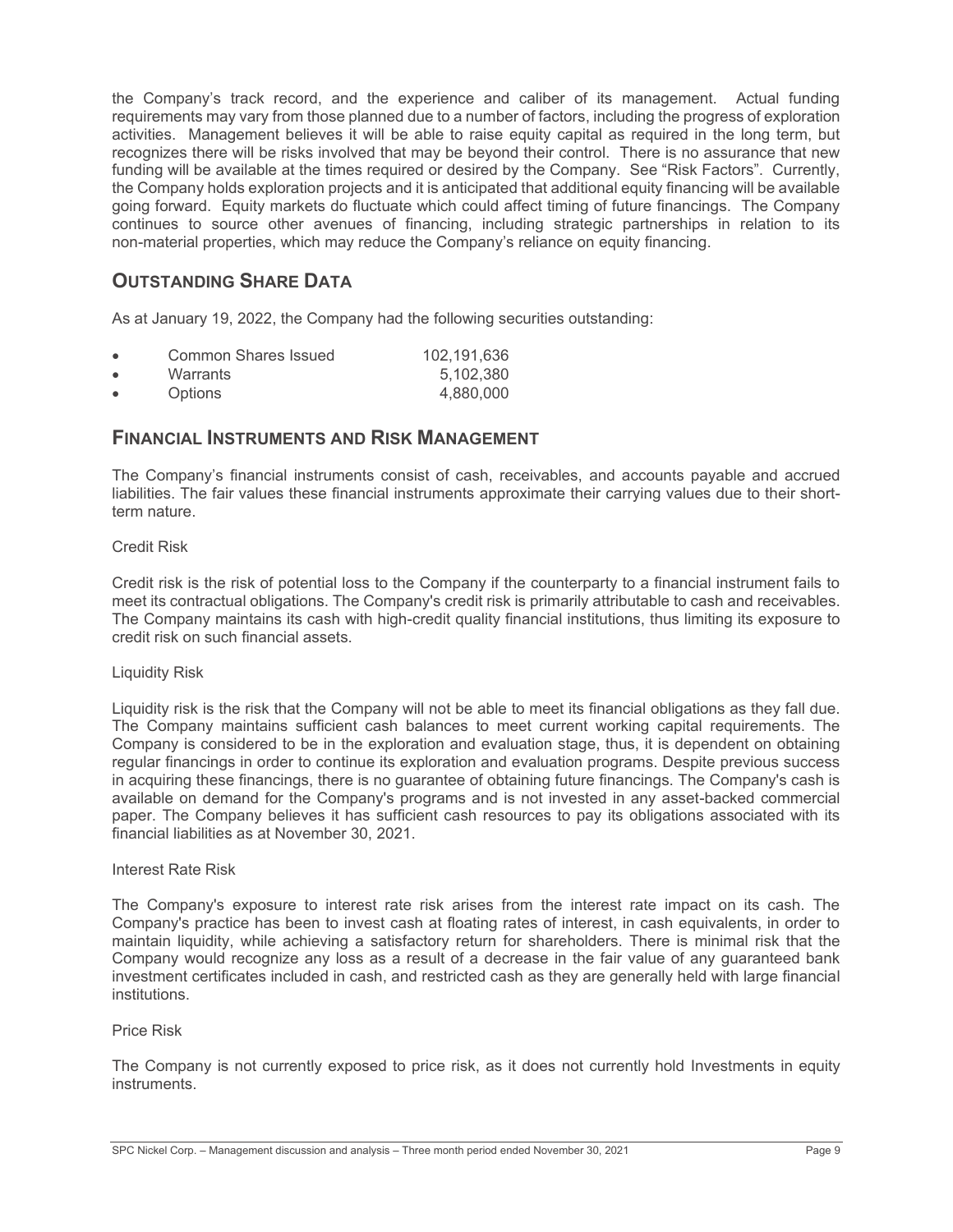# **OFF-BALANCE SHEET ARRANGEMENTS**

The Company does not have any off-balance sheet arrangements such as guarantee contracts, contingent interests in assets transferred to unconsolidated entities or derivative financial obligations.

## **RISKS AND UNCERTAINTIES**

Exploration for mineral resources involves a high degree of risk. The cost of conducting programs may be substantial and the likelihood of success is difficult to assess. In addition to exploration risk, the Company is faced with a number of other risk factors. See "Risk Factors" below.

# **TRANSACTIONS WITH RELATED PARTIES**

Related party transactions conducted in the normal course of operations are measured at the exchange value (the amount established and agreed to by the related parties). The terms and conditions of the transactions with key management personnel and their related parties were no more favourable than those available, or which might reasonably be expected to be available, to similar transactions to non-key management personnel related entities on an arm's length basis.

Related parties include the Board of Directors, close family members and enterprises that are controlled by these individuals as well as certain persons performing similar functions.

In accordance with IAS 24, key management personnel are those having authority and responsibility for planning, directing and controlling the activities of the Company directly or indirectly, including any directors (executive and non-executive) of the Company.

The remuneration of directors and key management of the Company for the periods ended November 30, 2021 and 2020 was as follows:

|                      | 2021                     | 2020      |  |
|----------------------|--------------------------|-----------|--|
| Short term benefits  | 65.781                   | \$64,915  |  |
| Share based payments | $\overline{\phantom{a}}$ | 322.500   |  |
|                      | 65.781                   | \$387,415 |  |

Short term benefits are expensed as consultant fees and exploration and evaluation expenditures, as applicable.

During the three month period ended November 30, 2021, the Company also incurred cost reimbursements, management fees and exploration fees of \$Nil (November 30, 2020 - \$43,561) payable to Transition Metals Corp. ("TMC").

Included in accounts payable and accrued liabilities as at November 30, 2021, is \$10,919 (August 31, 2021 - \$2,783) owing to management and related companies. The amounts are unsecured, non-interest bearing, and are due on demand. Included in accounts receivable as at November 30, 2021, is \$5,919 (August 31, 2021 - \$6,479) receivable from TMC in respect of lease payments, which are unsecured, non-interest bearing, and due on demand

## **COMMITMENTS AND CONTINGENCIES**

### *Environmental Contingencies*

The Company's exploration activities are subject to various federal and provincial laws and regulations governing the protection of the environment. These laws and regulations are continually changing and generally becoming more restrictive. The Company has made, and expects to make in the future, expenditures to comply with such laws and regulations.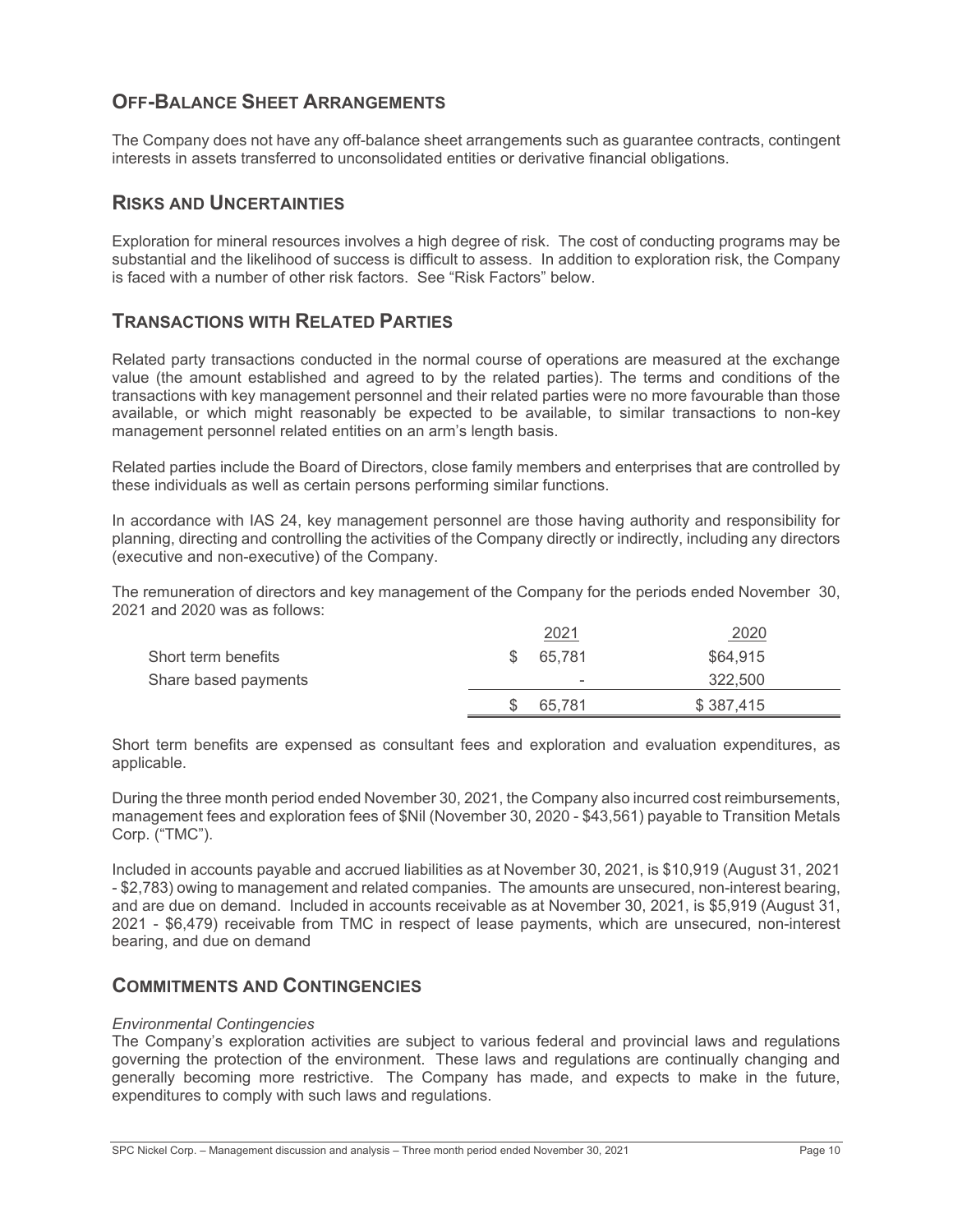## *Flow-through Expenditures*

In connections with the completion of a flow through financing, the Company has indemnified the subscribers for any tax related amounts that become payable by the subscriber in the event that the Company does not meeting its expenditure commitments. As at November 30, 2021, the Company has fulfilled its entire expenditures commitments that otherwise were required to be incurred prior to December 2021.

## **RISKS FACTORS**

The operations of the Company are speculative due to the high-risk nature of its business, which are the acquisition, financing, exploration and development of mining properties. These risk factors could materially affect the Company's future operating results and could cause actual events to differ materially from those described in forward–looking information relating to the Company. See "*Risk Factors*" in the Prospectus.

# **Outlook**

The Company will continue to explore and develop its Sudbury properties with a primary near term focus on Aer-Kidd. The Company will also be advancing the Lockerby East and Janes properties, as well as initiating field work on the newly acquired Muskox property while continuing to pursue other Ni-PGM opportunities in Canada. The vision of the company is to build a publicly listed energy metals company focused on nickel and PGM opportunities in Canada.

# **Responsibility for financial statements**

The information provided in this report, including information from the related financial statements, is the responsibility of management. In the preparation of these statements, estimates are sometimes necessary to make a determination of future values for certain assets or liabilities. Management believes such estimates have been based on careful judgements and have been properly reflected in the financial statements.

As part of the oversight role of the Board of Directors to ensure the Company's disclosures contain no misrepresentations, the Board as a whole reviews the interim and annual financial statements and MD&A prepared by management before approving them.

# **Additional Information**

Additional information relating to the Company is available on SEDAR www.sedar.com.

# **CAUTIONARY STATEMENT REGARDING FORWARD LOOKING INFORMATION**

*Except for statements of historical fact relating to SPC certain information contained herein constitutes forwardlooking information under Canadian securities legislation. Forward-looking statements include, but are not limited to, statements with respect to the Company's proposed acquisitions and strategy, development potential and timetable of the Company's properties; the Company's ability to raise required funds; future mineral prices; mineralization projections; conclusions of economic evaluation; the timing and amount of estimated future exploration and development; costs of development; capital expenditures; success of exploration activities; mining or processing issues; currency exchange rates; government regulation of mining operations; and environmental risks. Generally, forward-looking statements can be identified by the use of forward-looking terminology such as "plans", "expects" or "does not expect", "is expected", "budget", "scheduled", "estimates", "forecasts", "intends", "anticipates" or "does not anticipate", or "believes", or variations of such words and phrases or statements that certain actions, events or results "may", "could", "would", "might" or "will be taken", "occur" or "be achieved". Forward-looking statements are based on the opinions and estimates of management as of the date such statements are made. Estimates regarding the anticipated timing, amount and cost of exploration activities are based on previous industry experience and regional political and economic stability. Capital and operating cost estimates are based on extensive research of the Company, recent estimates of exploration costs and other factors that are set out herein. Forward-looking statements are subject to known and unknown risks, uncertainties and other factors that may cause the actual results, level of activity, performance or achievements of the Company to be materially different from those expressed or implied by such forward-looking statements, including but not limited to risks related to: unexpected events and delays during exploration and development;*